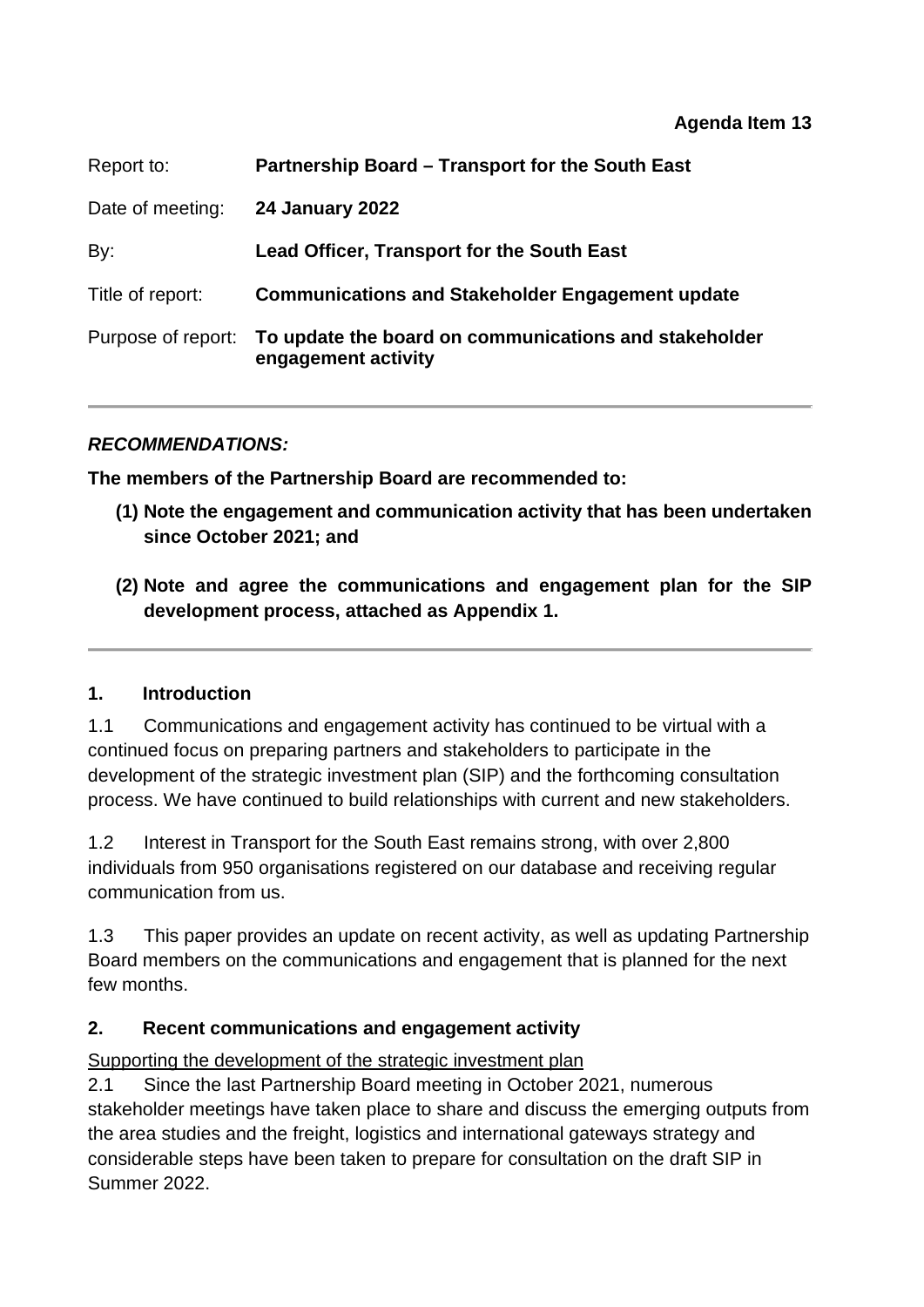2.2 Two rounds of engagement sessions have now been held with all board members and their senior officers, these sessions have been chaired by Cllr Glazier, TfSE Board Chair and supported by the technical team and a representative from Steer. Emerging outputs have been shared and feedback sought on the packages of interventions that will feed into the SIP with a further collective discussion hosted in January allowing board members to provide feedback.

2.3 A joint stakeholder forum has been scheduled for 3 March to address the combined outcomes of the whole area study work programme, this replaces the originally proposed 'third and final stakeholder' forums for each area study. We are very grateful for the continued commitment of our key partners and stakeholders.

2.4 A draft of the freight, logistics and international gateways strategy (with the board for consideration today) was shared with stakeholders from a diverse range of organisations at the end of November and comments were received. We hope to continue to facilitate a freight group or forum for the region post strategy publication.

2.5 We have issued a request for quotation for an engagement specialist to support the development and implementation of the SIP consultation and will soon be appointing a provider.

2.6 We have further developed our stakeholder engagement and communication plan for the SIP work programme and a summary of this is included as Appendix 1.

# **3. Broadening our engagement**

3.1 We continue to facilitate discussions amongst a wide group of stakeholders who would not otherwise engage with one another. Our ability to bring people together from a variety of sectors and enable them to speak with one voice on a topic or agenda is positively received.

3.2 The universities' stakeholder group met in November 2021 and discussion was focussed around the transport decarbonisation plan and what local authorities are doing to address the variety of decarbonisation commitments. The next meeting will focus on the impact of Covid-19 on university staff and students travel behaviour. As always, board members are welcomed and encouraged to attend this interesting forum if they would like to; the next meeting is on 2 March 2022.

3.3 The private sector stakeholder group met in November 2021. Our private sector partners continue to be actively engaged with and supportive of the work of TfSE. This is especially important as we move towards the publication of the SIP.

3.4 The communications & stakeholder engagement group met in October 2021 to update partners on the status of our technical programme and plans as we move towards development of the SIP. A briefing note was shared with those who were unable to attend. The group were extremely supportive of sharing information about the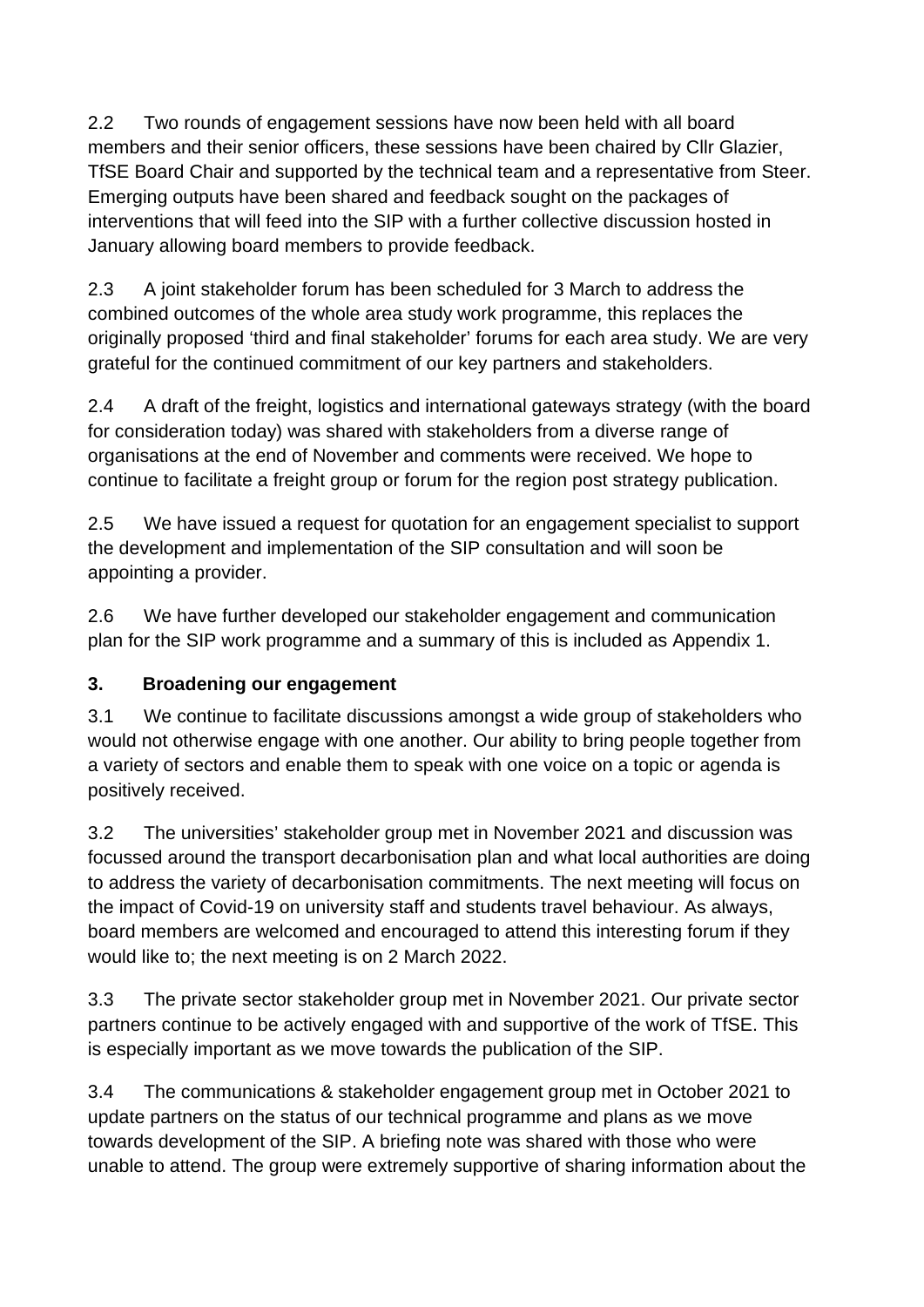work of TfSE and we are beginning to collate details of internal and external newsletter so that we can supply key updates for sharing with staff, members and residents. The next meeting is 31 January 2022.

3.5 As we move forward with the development of the SIP and work towards the public consultation we are keen to involve board members more in our communications activity. We will be considering how best to do this and welcome input from the board and their communications representatives.

3.6 The regional transport decarbonisation forum has met three times, with the fourth meeting scheduled for March 2022. There is a lot of interest in this group and membership continues to grow.

3.7 Our Connections newsletter was issued in October 2021 including updates on the appointment of Steer and KPMG as consultants on the SIP, the A259 corridor between Bognor Regis and Littlehampton in West Sussex being approved to move on to strategic outline business case development and the submission of our spending review for 2021. A further update is scheduled for the end of January 2022.

3.8 A series of virtual briefing sessions will be held with district and borough authorities in February 2022 to update them on the emerging outputs from the area studies and the SIP development process. These will be open to council leaders, chief executives and relevant portfolio holders.

3.9 TfSE officers have presented at several events and seminars including:

- Highways UK event
- RTPI: Decarbonising the transport network in the South East
- Last Mile Conference

## **4. Political engagement**

4.1 An electronic briefing was issued to all MPs in November 2021 and a reception at the House of Commons has now been scheduled for 1 February 2022. This will be followed by virtual regional engagement sessions that will take place in the same month. Board members are invited and encouraged to join these sessions, where MPs will be updated about the SIP development process.

# **5. Upcoming Events**

5.1 **'Delivering economic growth in the context of decarbonisation' (Jan 2022):** This event was postponed from November 2021 and is being organised in partnership with the Transport Planning Society (TPS). The target audience is transport planners from across the TfSE region, but registration is open to attendees nationally.

5.2 **ITT Hub (11-12 May 2022):** Following on from the inaugural conference and exhibition in July 2021, TfSE will be taking part in the second ITT Hub scheduled for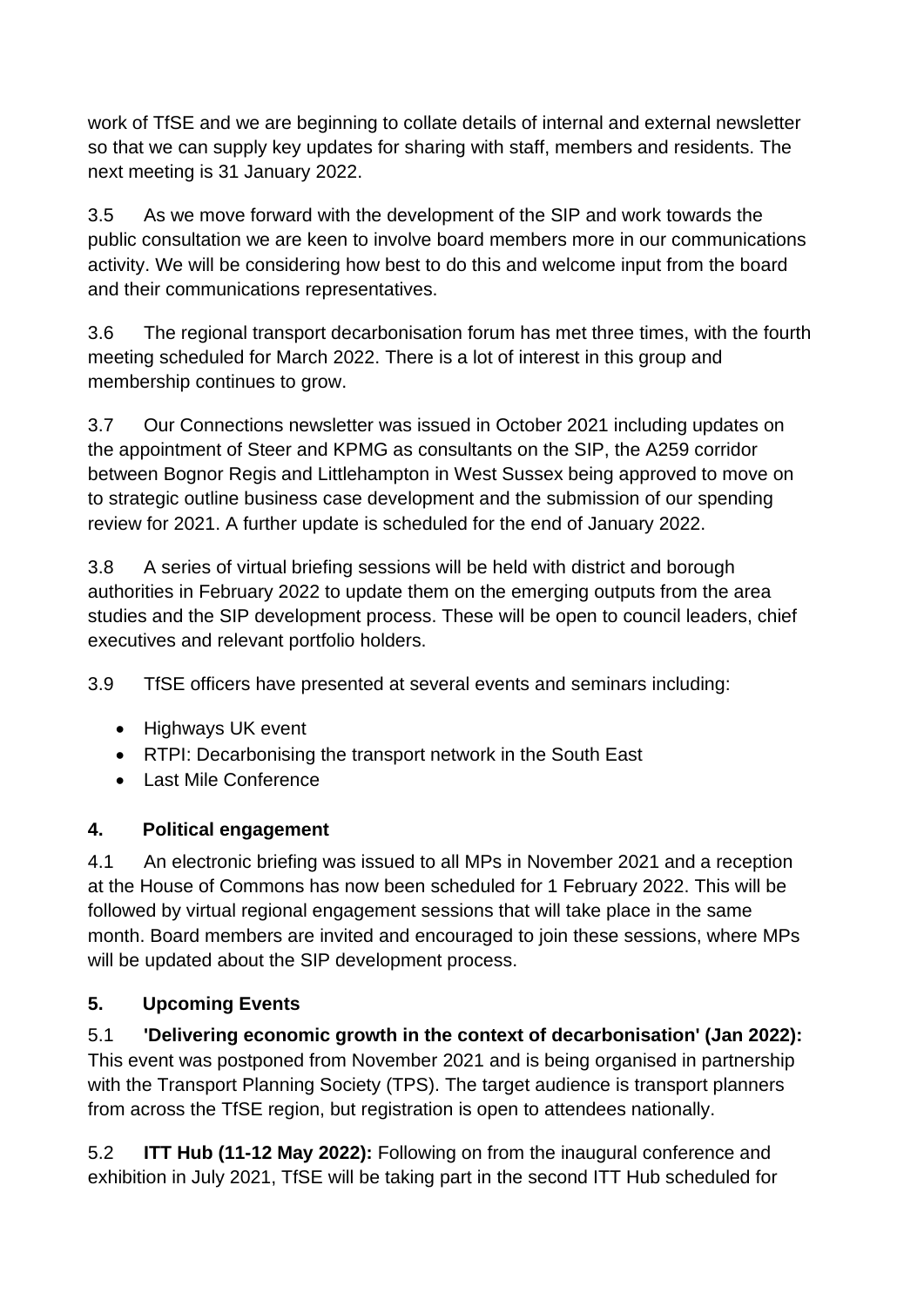May 2022. The event will be held at Farnborough International Conference Centre and will aim to attract over 5,000 delegates over the two days. The event will offer an opportunity for TfSE to promote the freight strategy and work on the SIP with private sector representatives.

5.3 **Joint STB conference & exhibition (26 May 2022):** A national joint STB event is being planned at The Vox in Birmingham. This will be a multimodal conference focusing on long-term and strategic issues and attracting high-level speakers and delegates. The event has the support of the DfT and TfSE will work closely with the other STBs via the joint communication and engagement groups to plan the content. Board members will be invited to attend.

## **6. Conclusion and recommendations**

6.1 We will continue to keep our communications and engagement activities under review using virtual or physical meetings as appropriate at the time.

6.2 The Partnership Board are recommended to note and agree the engagement and communication activity that has been undertaken since October 2021.

6.3 The Partnership Board are recommended to note and agree the updated communications and engagement plan for the SIP development process, attached as Appendix 1.

## **RUPERT CLUBB**

Lead Officer Transport for the South East

Contact Officers: Hollie Farley / Jasmin Barnicoat Tel. No. 07701 394917 / 07749 436080 Email: [hollie.farley@eastsussex.gov.uk](mailto:hollie.farley@eastsussex.gov.uk) / jasmin.barnicoat@eastsussex.gov.uk